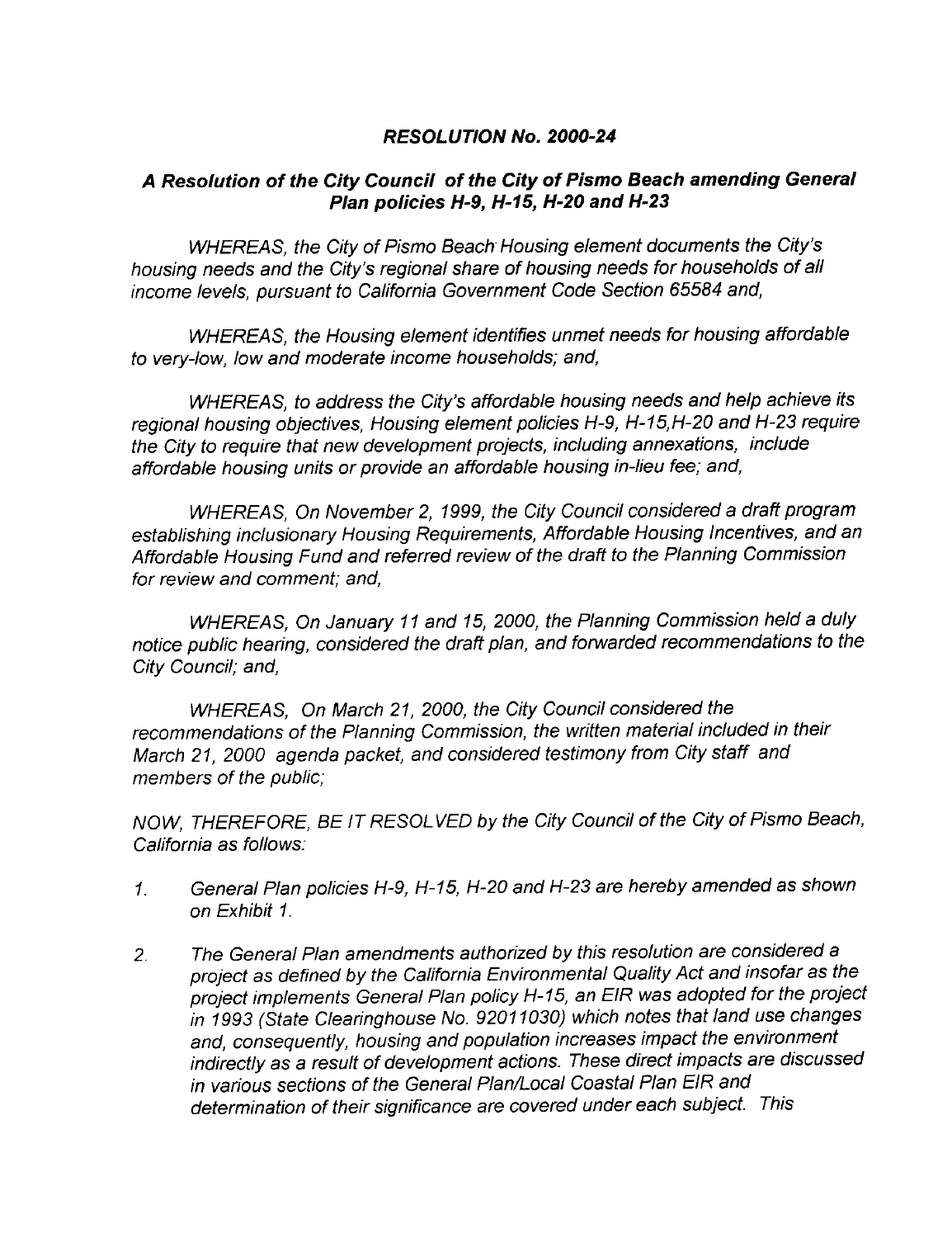ordinance will not result in any physical change to the environment consequently, no further environmental determination is required.

UPON THE MOTION of Councilmember Reiss, seconded by Councilmember Henlin, the foregoing Resolution is hereby passed and adopted this 21st day of March, 2000 by the following role call vote, to wit:

AYES: Councilmembers Reiss, Henlin, Mellow, Natoli and Mayor Brown

NOES: none

ABSENT: none

ABSTAIN: none

**ATTES** Clerk, Sharon Jones

Mayor John C. Brown